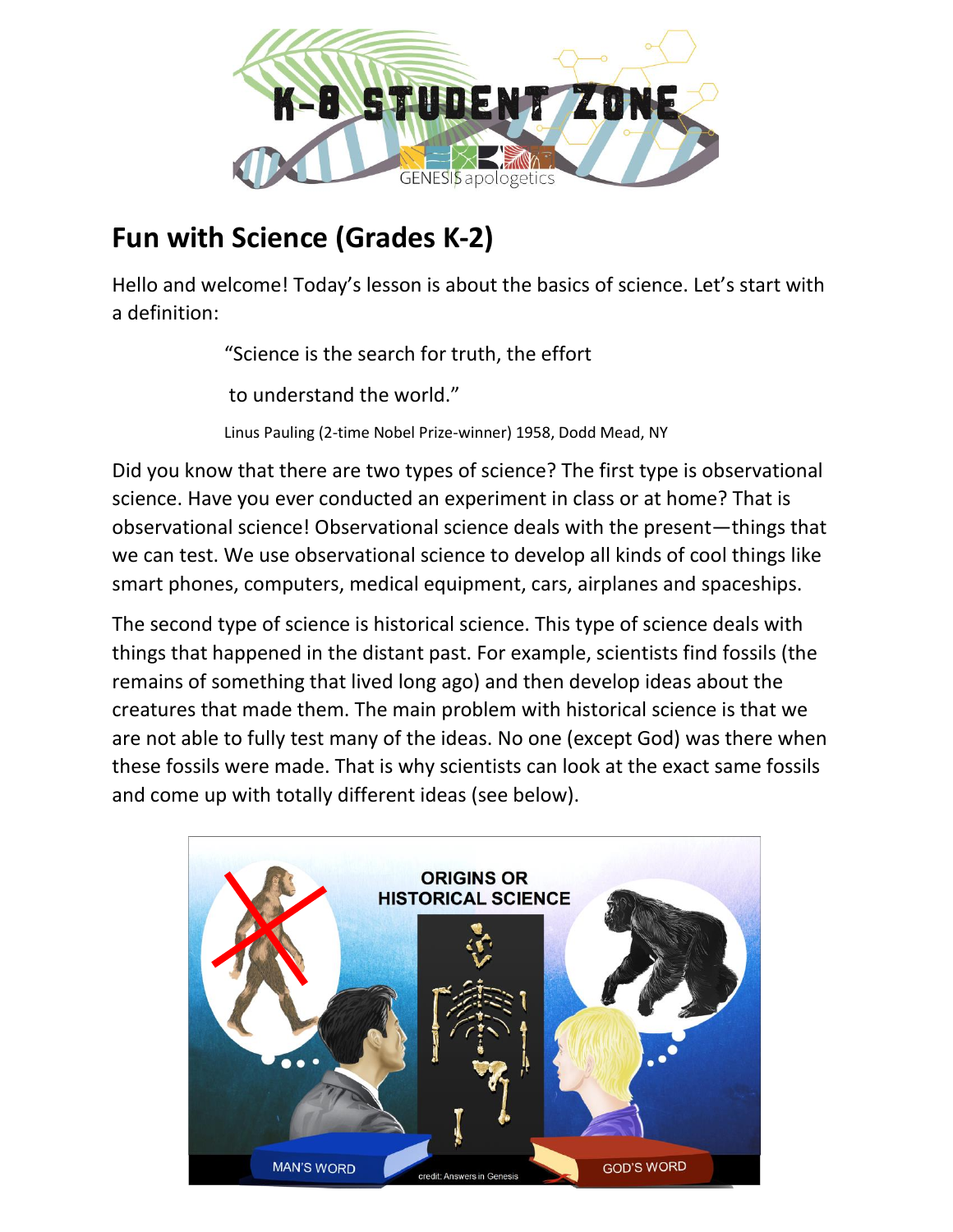#### **The Scientific Method**

Scientists (and other people) use the scientific method to test their ideas and create new inventions. Let's take a closer look.

#### Step 1: Develop idea (hypothesis)

The first step in the scientific process is to develop an idea (hypothesis) to test. This could be something simple like confirming the presence of air or something really complicated like designing a new rocket.

# Step 2: test hypothesis by gathering data or experimenting

The next step is to test the idea by gathering information. This can be done by researching what others have discovered or conducting experiments. If we were building a new type of rocket, this step could include launching it.

### Step 3: accept, refine, alter, expand or reject hypothesis

Based upon the results of step 2, scientists and inventors accept, reject or change their hypothesis. It often takes several attempts to obtain the results the scientists want to achieve. This is especially true for creating new things. For example, we would keep refining and testing our rocket until we developed one that worked safely and reliably.



**Step 1: Develop a hypothesis (idea)**



**Step 2: test hypothesis by gathering data or experimenting**



**Step 3: accept, refine, alter, expand or reject hypothesis**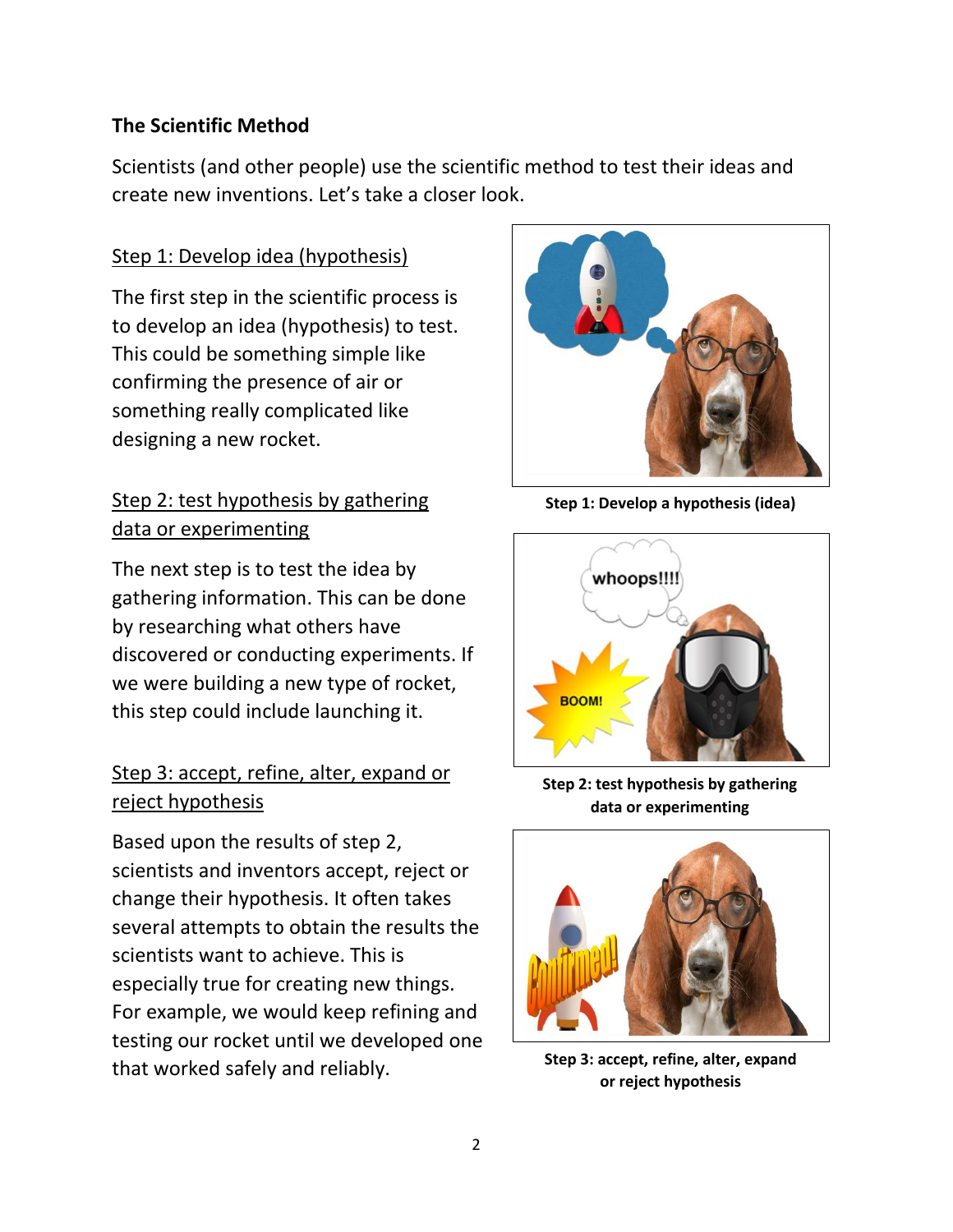#### **Should we ALWAYS trust scientists?**

Public school textbooks often feature scientists and say that we should trust them. Should we ALWAYS trust scientists? No, we should not. Here are a couple of things to think about:

- 1. Scientists are people and make mistakes.
- 2. Some scientists do not believe in God. This often causes some of them to make mistakes when looking at fossils (historical science). For example, some scientists believe that ape men were real creatures (they were not).

The Bible says: "The fear of the Lord is the beginning of knowledge…" (Proverbs 1). We should always use God's Word to test what people tell us!

If someone tells you that real scientists do not believe in God, that is simply not true! There are hundreds of great scientists who are Bible-believing creationists.

If you want to learn more about science (and I really hope you do!), here are some great books that were written by scientists at the Institute for Creation Research (ICR). You can purchase these books at:

[https://store.icr.org/pack-science-for-kids](https://store.icr.org/pack-science-for-kids-full-set.html)[full-set.html](https://store.icr.org/pack-science-for-kids-full-set.html)





*"For in six days the Lord made the heavens and the earth, the sea, and all that is in them, but he rested on the seventh day." Exodus 20:11*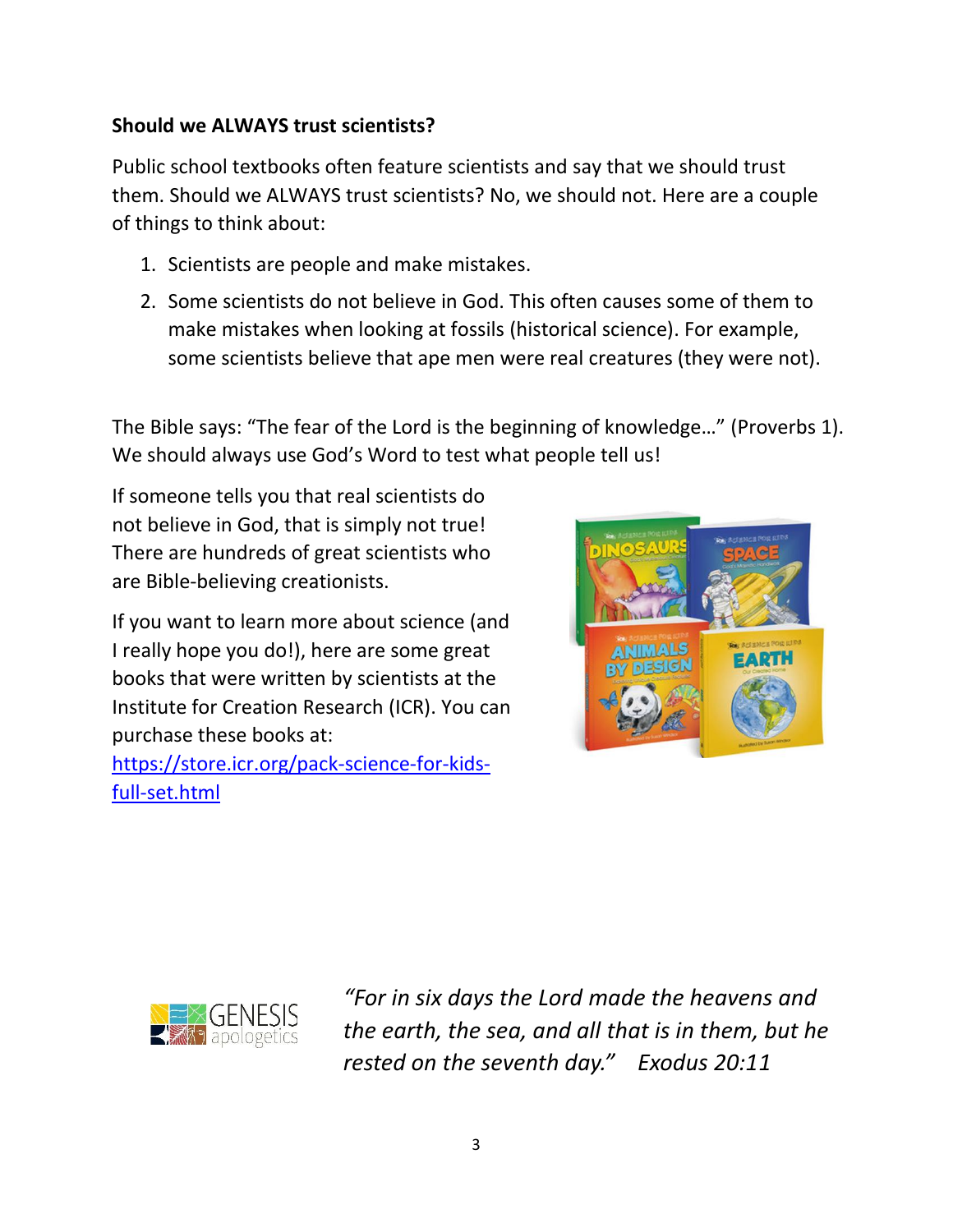**Activity:** we use observational science to create smart phones, computers, medical equipment, cars, airplanes and even spaceships! Just for fun, color the picture shown below.

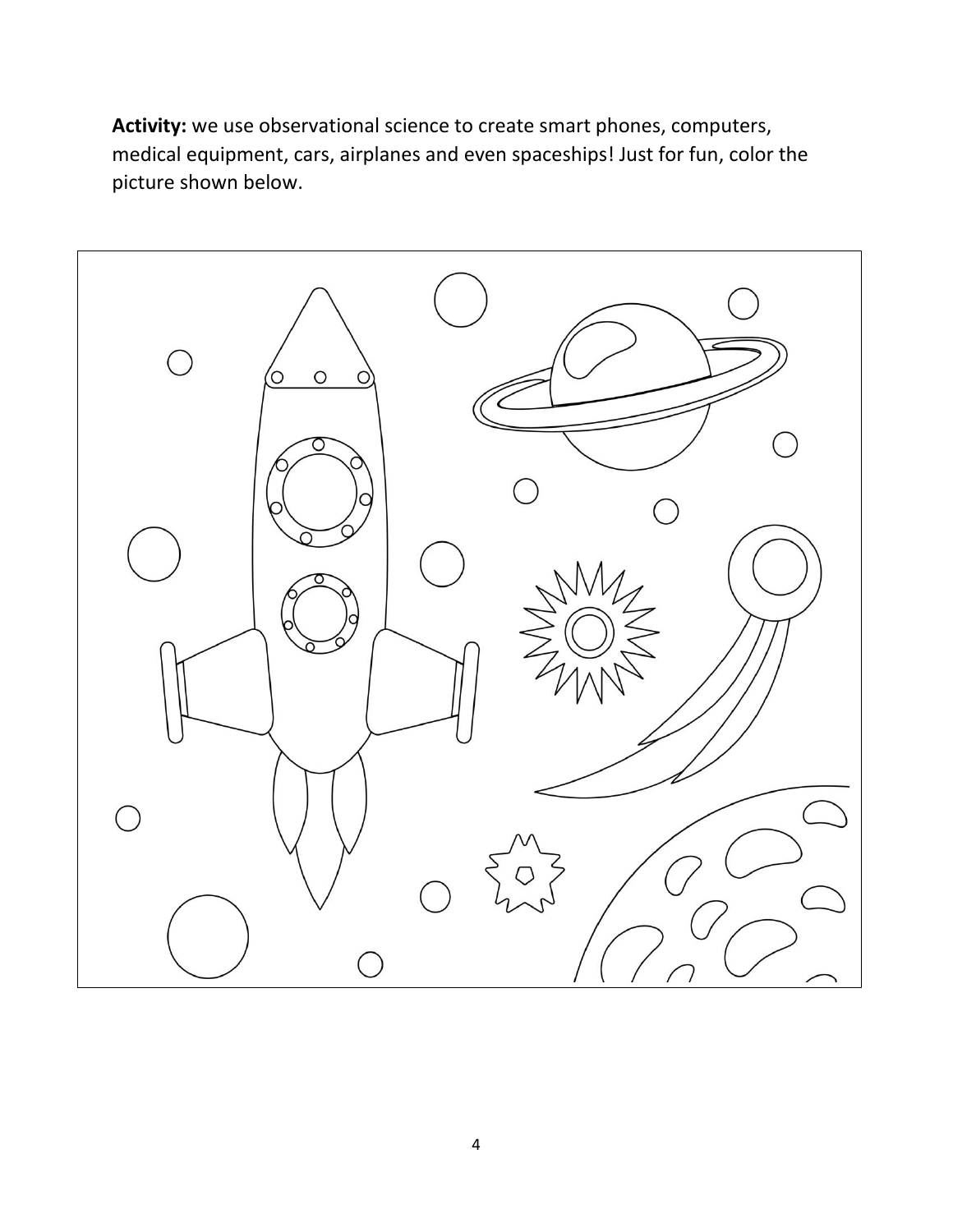**Activity:** scientists find fossils and then develop ideas about the creatures that made them. This is called historical science. Sometimes it is hard to know what creatures that lived long ago but are now extinct were really like. Just for fun, what animal does this skull belong to? Draw a picture of your answer in the box below.



Hint: we covered this in the video : )

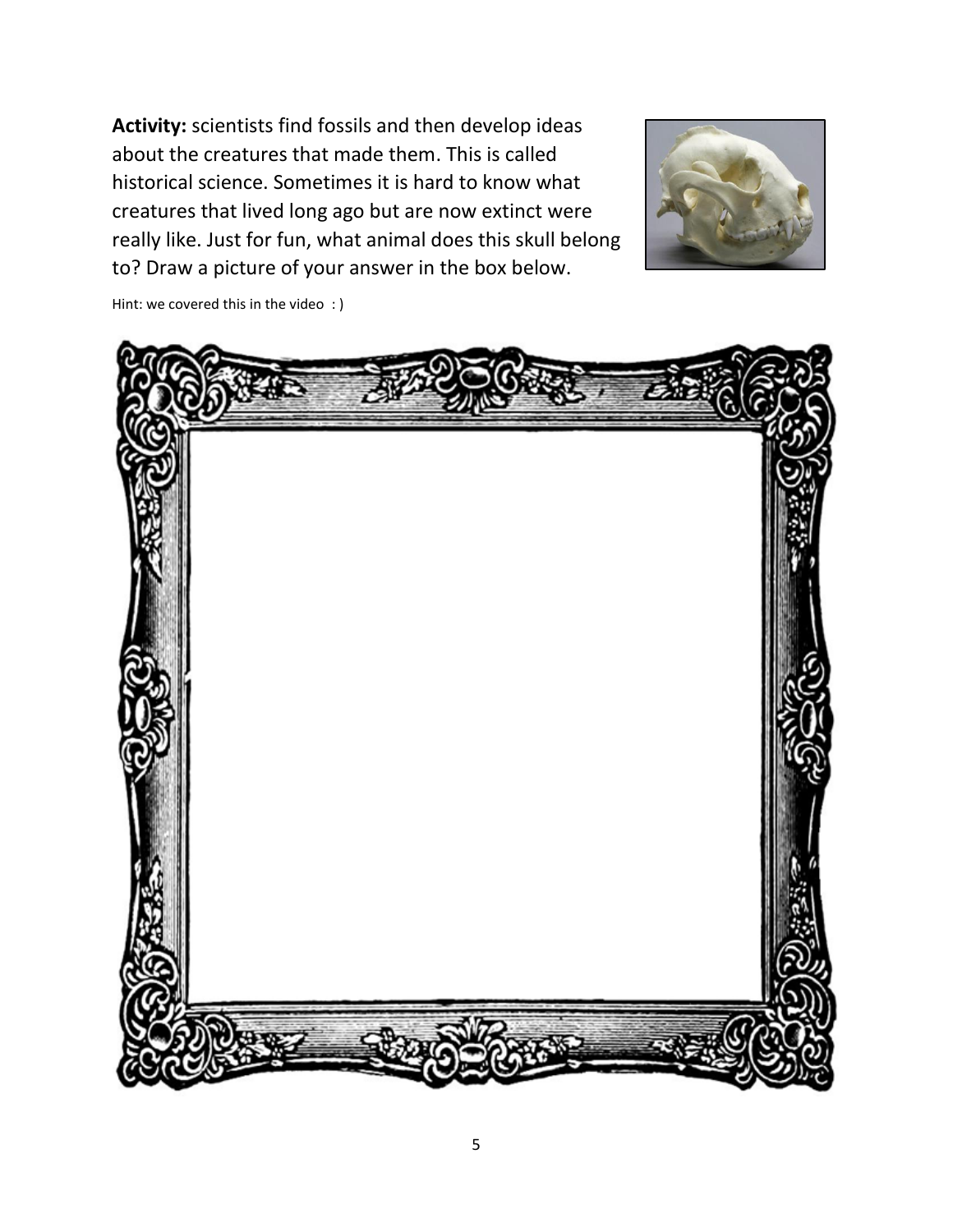**Activity:** the Bible tells us that God created the atmosphere on Day 2 (Genesis 1:6-8). The atmosphere (air) is very important—without it we couldn't live here on Earth. Even though we cannot see air, we can do fun experiments and activities to prove that it is really there. The activity below uses air pressure to make balloons move. Have fun!

# What you will need:

- 20 feet of string (the smoother the better)
- Straws
- Scissors (to cut the straws and string)
- Balloons (9 to 12-inch balloons work well)
- Tape
- Two chairs (or something else to tie the string onto)

### Steps

- 1. Place two chairs about 15-20 feet apart. Tie one end of the string onto one of the chairs.
- 2. Use the scissors to cut the straw to about 3-4 inches long.
- 3. Thread the string through the straw and tie the end of the string to the remaining chair. Please note: make sure that the string is taunt. Cut off the excess string.
- 4. Inflate the balloon **but do not tie it**. Hold the mouth of the balloon closed with your hand. Tape the balloon to the straw so that the mouth of the balloon is facing the chair that will be your starting line (as shown in the diagram below). Note: it really helps to have two people for this step.